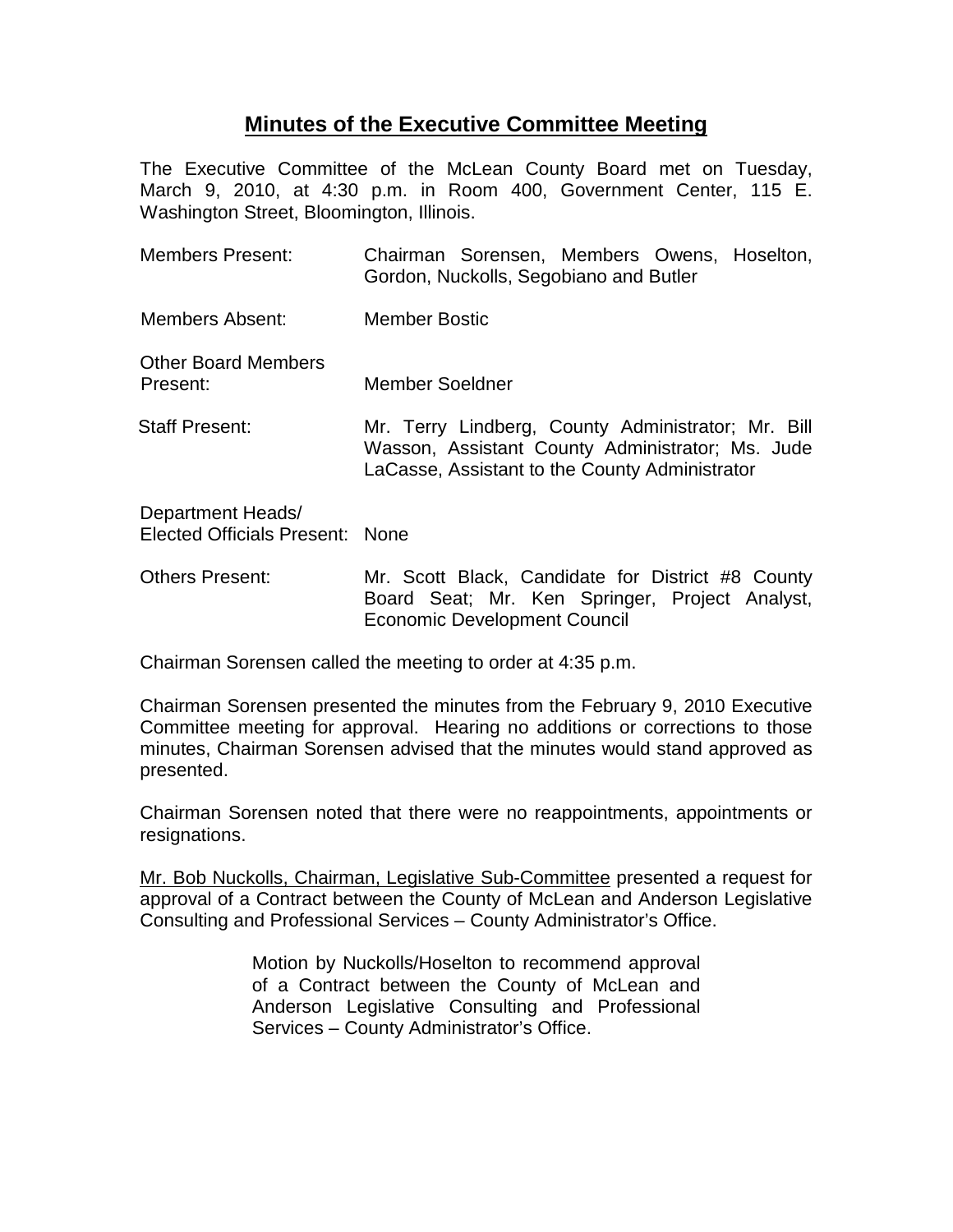Minutes of the Executive Committee March 9, 2010 Page Two

Mr. Owens recommended that the County Administrator's Office provide the Board with periodic reports on the efforts of Anderson Legislative Consulting and Professional Services. Mr. Segobiano added that the report should particularly include issues that concern McLean County and the results provided by Anderson. Mr. Nuckolls responded that this issue was discussed at the Legislative Sub-Committee and the Administrator's Office will provide such information.

Chairman Sorensen called for a vote on the Motion.

Motion carried.

Mr. Nuckolls presented a request for approval of a Resolution Adopting the 2010 Legislative Sub-Committee Recommendations.

> Motion by Nuckolls/Gordon to recommend approval of a Resolution Adopting the 2010 Legislative Sub-Committee Recommendations. Motion carried.

Chairman Sorensen presented a request for approval of an Ordinance amending "An Ordinance Describing and Designating an area located partially within the City of Bloomington, the Town of Normal and Unincorporated McLean County as an Enterprise Zone" (to include property located at 422 White Oak Road – County Administrator's Office.

> Motion by Owens/Hoselton to recommend approval of an Ordinance Amending "An Ordinance Describing and Designating an Area located partially within the City of Bloomington, the Town of Normal and Unincorporated McLean County as an Enterprise Zone" (to include property located at 422 White Oak Road) – County Administrator's Office

Mr. Hoselton asked for an explanation of this Enterprise Zone request. Mr. Ken Springer, Project Analyst, Economic Development Council, explained that this request is to include approximately 10.6 acres located at 522 White Oak Road in Normal into the Enterprise Zone. He indicated that this site is currently home to a Central Illinois company by the name of Midwest Fiber, Inc. Mr. Springer stated that Midwest Fiber is a family-owned business that has been in place since 1990. He noted that this is a recycling company that handles the collection and marketing of recyclable commodities. Mr. Springer added that Midwest Fiber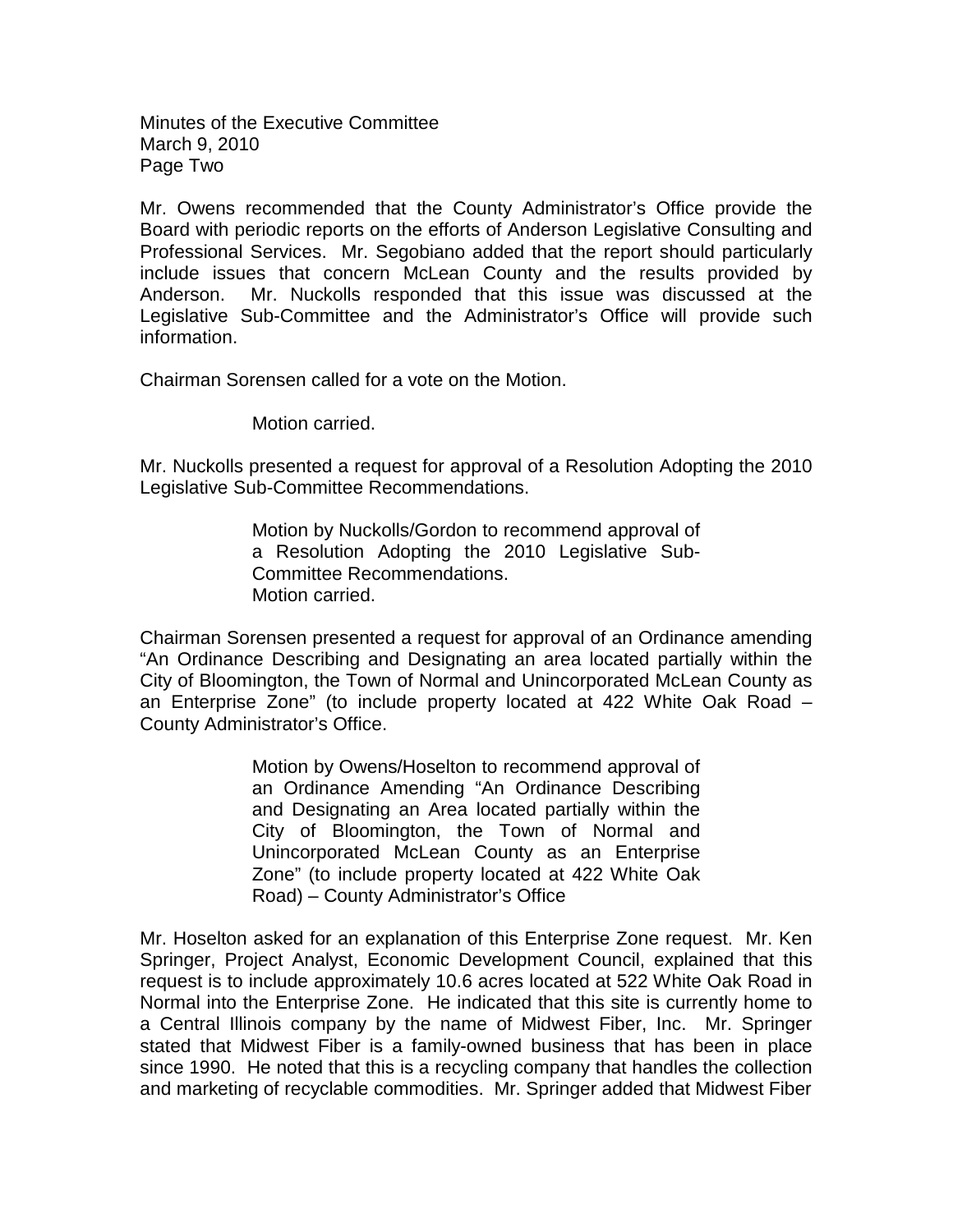Minutes of the Executive Committee March 9, 2010 Page Three

has locations in cities around Central Illinois including Decatur, Springfield and Normal. He noted that the EDC has been working with Midwest Fiber on a project to build a single screen material recovery facility. Recyclables from residential and commercial facilities can be put into one bin and taken to this facility to be sorted. Mr. Springer indicated that this is a much simpler way for residents to recycle and will increase recycling participation.

Mr. Springer advised that the project is valued at approximately \$6.8 million and would lead to the creation of 20 new jobs at the site with the potential for another 21 jobs between years two and five.

Mr. Springer indicated that there are currently no single stream material recovery facilities between St. Louis and Chicago. The location of this facility in McLean County would allow the communities in the area to adopt single stream recycling programs.

Mr. Hoselton asked if the County is entitled to any fees associated with recycling garbage. Mr. Lindberg replied that the County will continue to get tipping fees for the residual material that is not pulled out for recycling. He pointed out that we want to encourage recycling and make our landfill last as long as possible, but every time we take a step towards recycling, we reduce the waste stream which reduces the tonnage for which the County can collect a full tipping fee. Mr. Lindberg reiterated that the County will get the tipping fee revenue on the residual, but will not get a replacement fee on the recycled material because it will be pulled out and sold commercially. He added that it will benefit the overall County-wide recycling plan.

Mr. Segobiano asked what the environmental impact the facility will have on the remaining area around the facility. Mr. Springer responded that the western portion of the existing site is used by Midwest Fiber's current operations. He noted that the parcel is zoned Industrial. The new facility will be constructed on the eastern portion of the site, which is also zoned Industrial. Mr. Springer added that EDC submitted a request to the Illinois Department of Agriculture and they have approved the project.

Chairman Sorensen asked for confirmation that the County's Enterprise Zone is a state sales tax on building materials only. Mr. Springer replied that Chairman Sorensen is correct. Mr. Springer noted that there are only state incentives remaining in the Enterprise Zone. Mr. Springer said that when the Enterprise Zone was created in 1984, there was a local component as well, but when the Zone was renewed in 1991, those local incentives were rescinded, by Ordinance, by each of the joint applicants.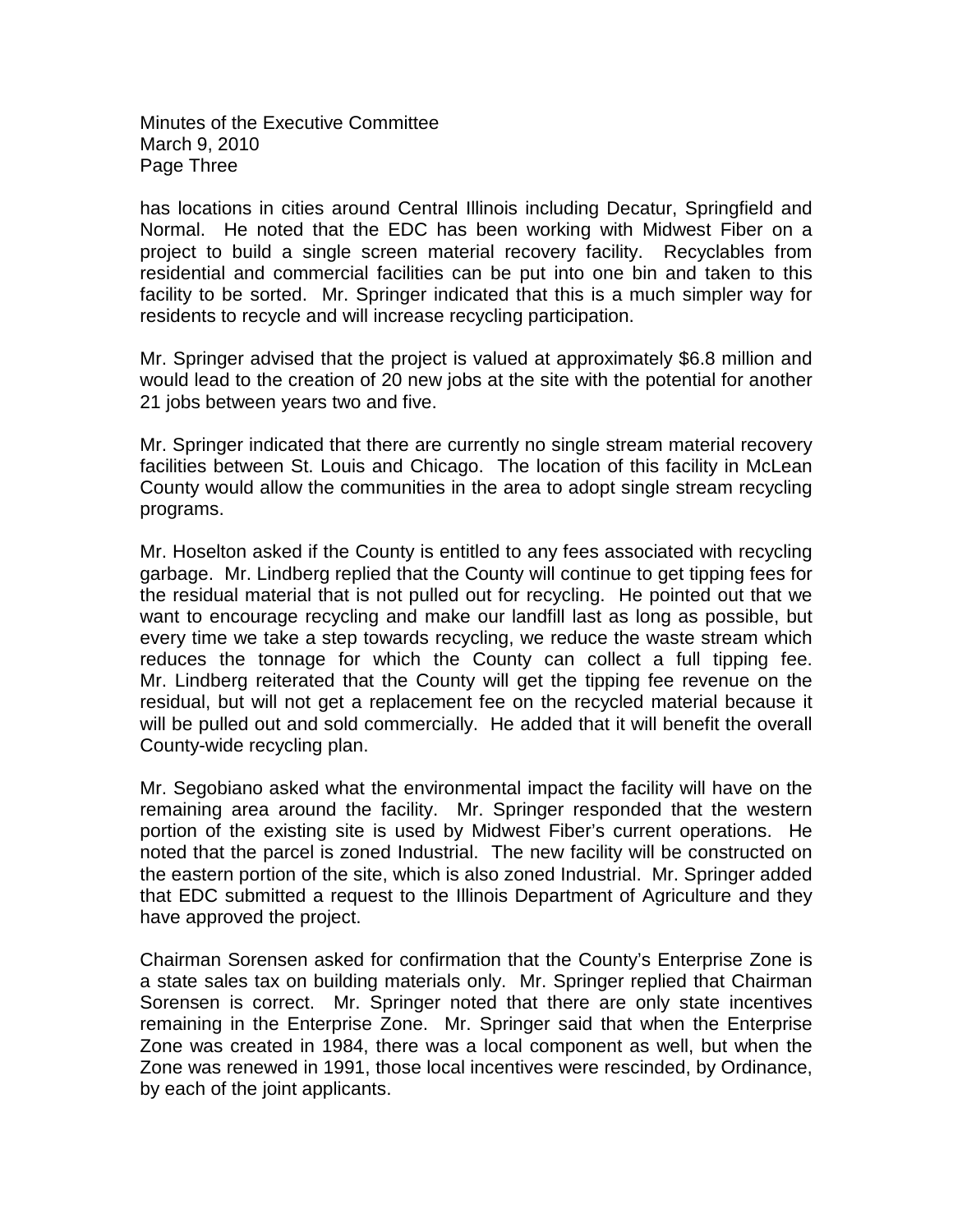Minutes of the Executive Committee March 9, 2010 Page Four

Chairman Sorensen called for a vote on the Motion.

Motion carried.

Chairman Sorensen presented a request for approval of a Resolution of the McLean County Board in Recognition of Michael F. Sweeney.

> Motion by Segobiano/Owens to recommend approval of a Resolution of the McLean County Board in Recognition of Michael F. Sweeney. Motion carried.

Chairman Sorensen introduced Mr. Scott Black, a candidate seeking appointment to the District #8 County Board seat.

Mr. Black informed the Committee that he is seeking the appointment to fill the District #8 seat vacated by Mr. Tari Renner. He advised that he grew up in the northwest suburbs of Chicago and moved to Bloomington four years ago. He stated that he is attending Illinois Wesleyan University where he is a Political Science major, and will graduate in May 2010.

Mr. Black indicated that since moving to McLean County in 2006 he has been active in politics, including working in congressional races. He pointed out that, during the 2008 campaign, he walked door to door across McLean County meeting with people from Chenoa to Heyworth and Danvers to Colfax.

Mr. Black informed the Committee that he has a passion for government and politics. He stated that he loves to look at challenges in new and different ways and trying to solve them. Mr. Black added that he believes that challenges can be solved when an open and frank dialogue is developed between all sides of an issue. He indicated that he brought this philosophy to life on campus via two local forums hosted by Illinois Wesleyan.

Mr. Black advised that he walked door to door for his campaign to be appointed to the District #8 seat from late November through the primary election speaking with the people in District #8 about their concerns with the County. If appointed, Mr. Black indicated that he will continue to walk door to door to hear people's thoughts on the County and how he can reflect those opinions on the Board.

Mr. Black notified the Committee that he will be out of town next week and will not be able to attend the County Board meeting.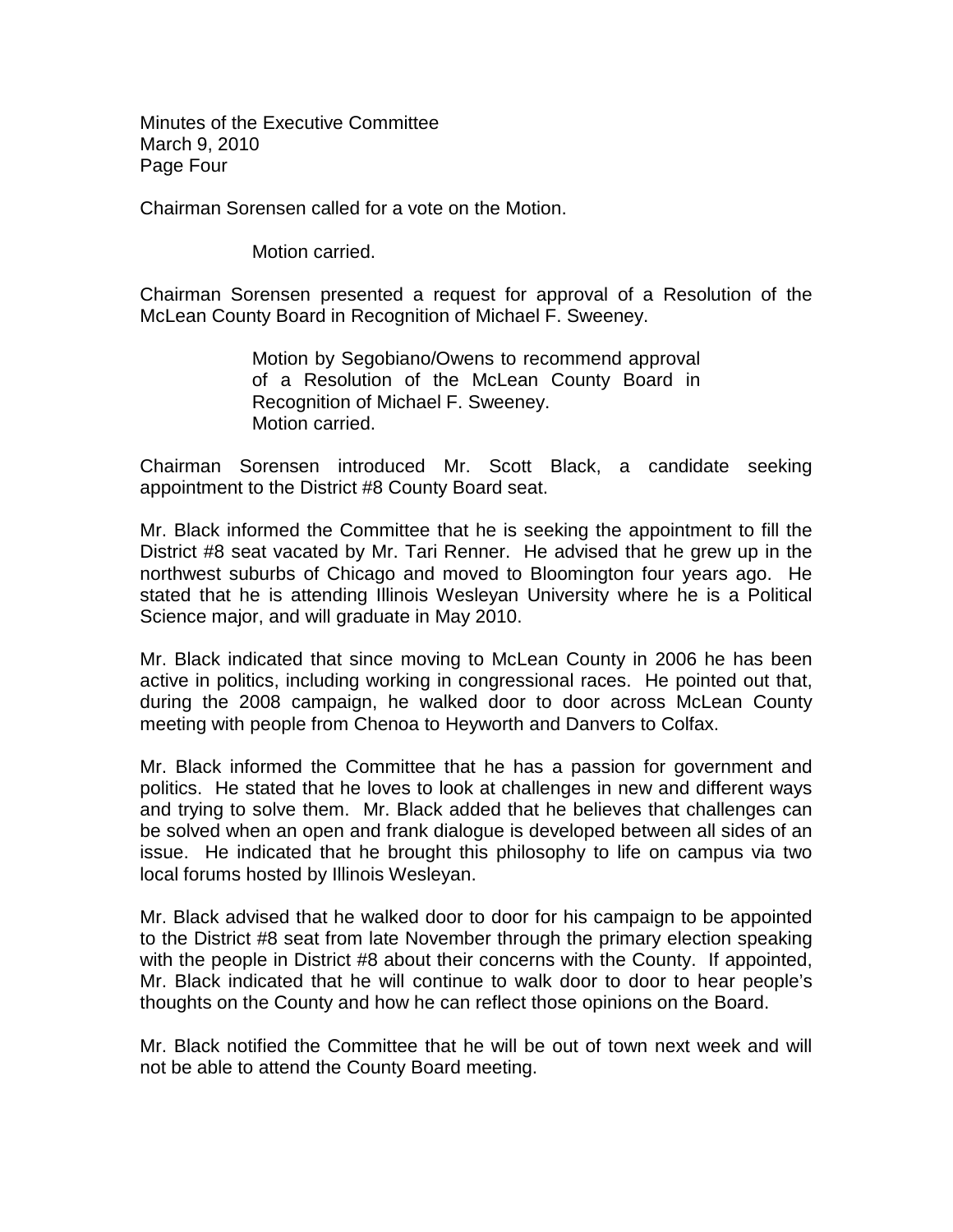Minutes of the Executive Committee March 9, 2010 Page Five

Mr. Black assured the Committee that he believes his passion for government, his desire to serve the community and his commitment to efficient government make him a good candidate for the District #8 County Board seat. He thanked the Committee for their consideration.

Mr. Soeldner asked Mr. Black what his plans are following his graduation in May. Mr. Black replied that he plans to stay in Bloomington and look for a fulltime job.

Chairman Sorensen asked if there were any additional questions for Mr. Black. Hearing none, he thanked Mr. Black.

Mr. George Gordon, Chairman, Land Use and Development Committee, advised that the Land Use and Development Committee brings no items for action to the Executive Committee.

Mr. Gordon asked Mr. Segobiano to comment to the Committee on the Land Use and Development Committee meeting on March  $4<sup>th</sup>$ . Mr. Gordon indicated that Representative Michael Tryon  $(R)$ , 64<sup>th</sup> District, McHenry County, gave a presentation at that meeting.

Mr. Segobiano commented that Representative Tryon gave a lengthy discussion on septic systems. He recommended that the Committee read the minutes of the Land Use meeting for further information on the presentation.

Chairman Sorensen stated that the presentation was interesting, and has the potential to become very expensive for McLean County in terms of the enforcement of this new law.

Chairman Sorensen explained that the Land Use Committee invited Rep. Tryon from Crystal Lake to speak to the Committee regarding sewage system legislation. He indicated that Rep. Tryon was successful in passing House Bill 170, which was passed by the House of Representatives and the State Senate to became Public Act 096-0801, which is effective January 1, 2010. Chairman Sorensen advised that this Bill will change the landscape on who regulates, inspects and enforces private sewage systems, which increases the burden to counties for sewage system inspections and testing throughout the state.

Chairman Sorensen advised that this legislation mandates twice a year inspections for certain types of septic systems that discharge above ground. Mr. Lindberg indicated that Illinois is one of the few states that does not comply with federal law. He noted that the option is that the County accepts the responsibility to inspect the systems or the state will step in and perform the inspections with what reportedly would be a "heavy hand."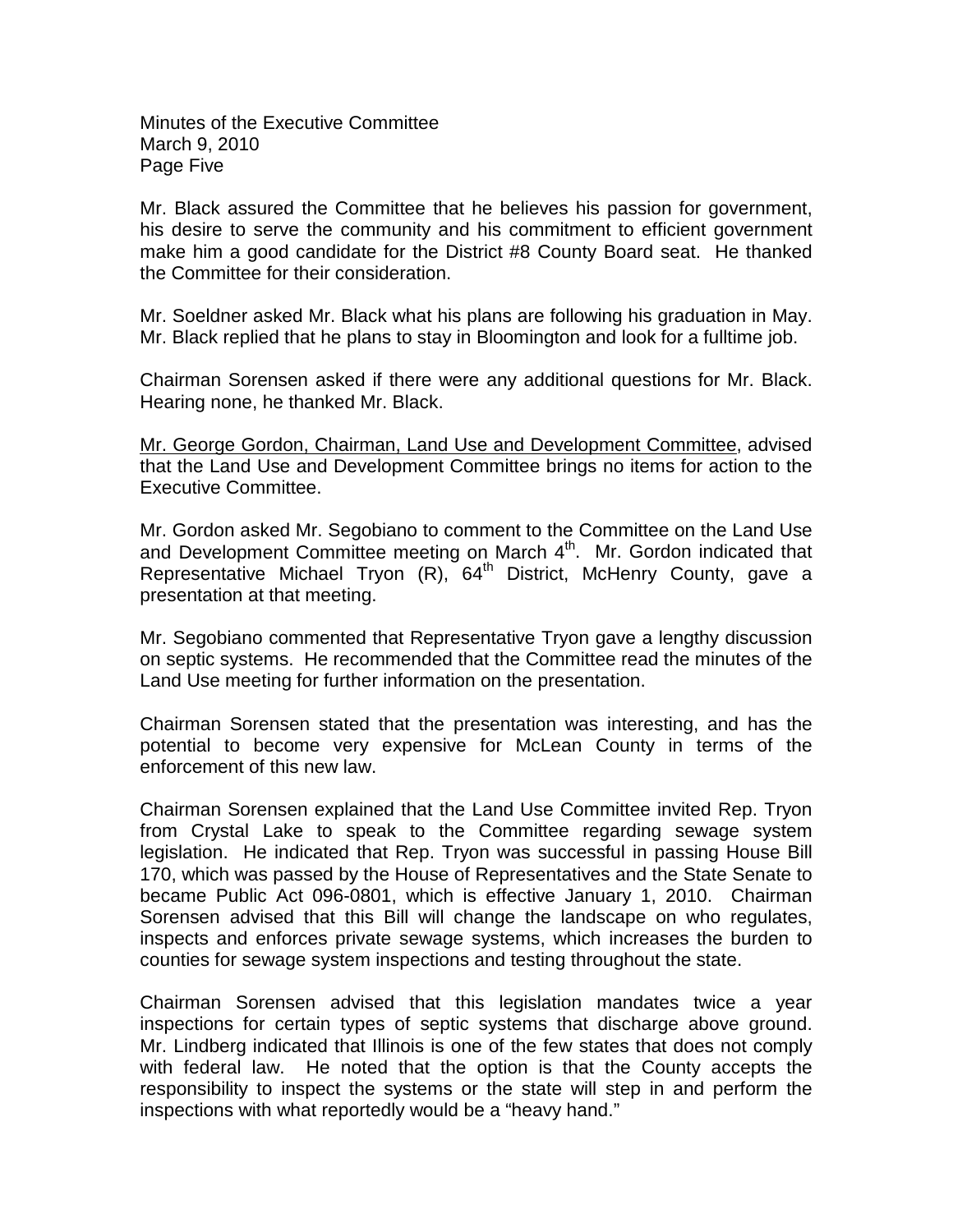Minutes of the Executive Committee March 9, 2010 Page Six

Mr. Lindberg advised that the County officials are prepared to provide the inspections. He estimated that there may be as many as 2,000 systems that would fall in this category in McLean County. Mr. Lindberg added that the concern is with the additional resources that are going to be necessary to carry out this mandate. He indicated that Rep. Tryon indicated that if there were additional costs, the County could increase its fees to cover the cost.

Chairman Sorensen asked if there were any additional questions or comments. Hearing none, he thanked Mr. Gordon.

Ms. Diane Bostic, Chairman, Property Committee, was unable to attend the meeting. Chairman Sorensen presented a request for approval of Attachment Number Eight to the Amendment to the Lease and Operation and Maintenance Agreement for the City/County Office Building – County Administrator's Office.

> Motion by Segobiano/Nuckolls to recommend approval of Attachment Number Eight to the Amendment to the Lease and Operation and Maintenance Agreement for the City/ County Office Building – County Administrator's office. Motion carried.

Mr. Stan Hoselton, Chairman, Transportation Committee, advised that the Transportation Committee brings no items for action to the Executive Committee.

Chairman Sorensen asked if there were any questions or comments. Hearing none, he thanked Mr. Hoselton.

Mr. Ben Owens, Chairman, Chairman, Finance Committee, presented several requests for SHOW BUS, which can all be acted upon together. The first request is for approval of an Updated Vehicle Lease Agreement with McLean County for SHOW BUS, and the next four are grant applications for SHOW BUS for federal funding to the Illinois Department of Transportation for rural public transportation in McLean, Livingston, Ford, Iroquois and DeWitt Counties – Building and Zoning.

Mr. Hoselton asked if County monies are used for SHOW BUS. Mr. Lindberg replied that no County money is committed to this project. He indicated that the funds come from other revenue sources and other grants to match this grant.

Mr. Owens advised that McLean County is very fortunate to have SHOW BUS. He noted that many counties do not have access to this type of transportation program.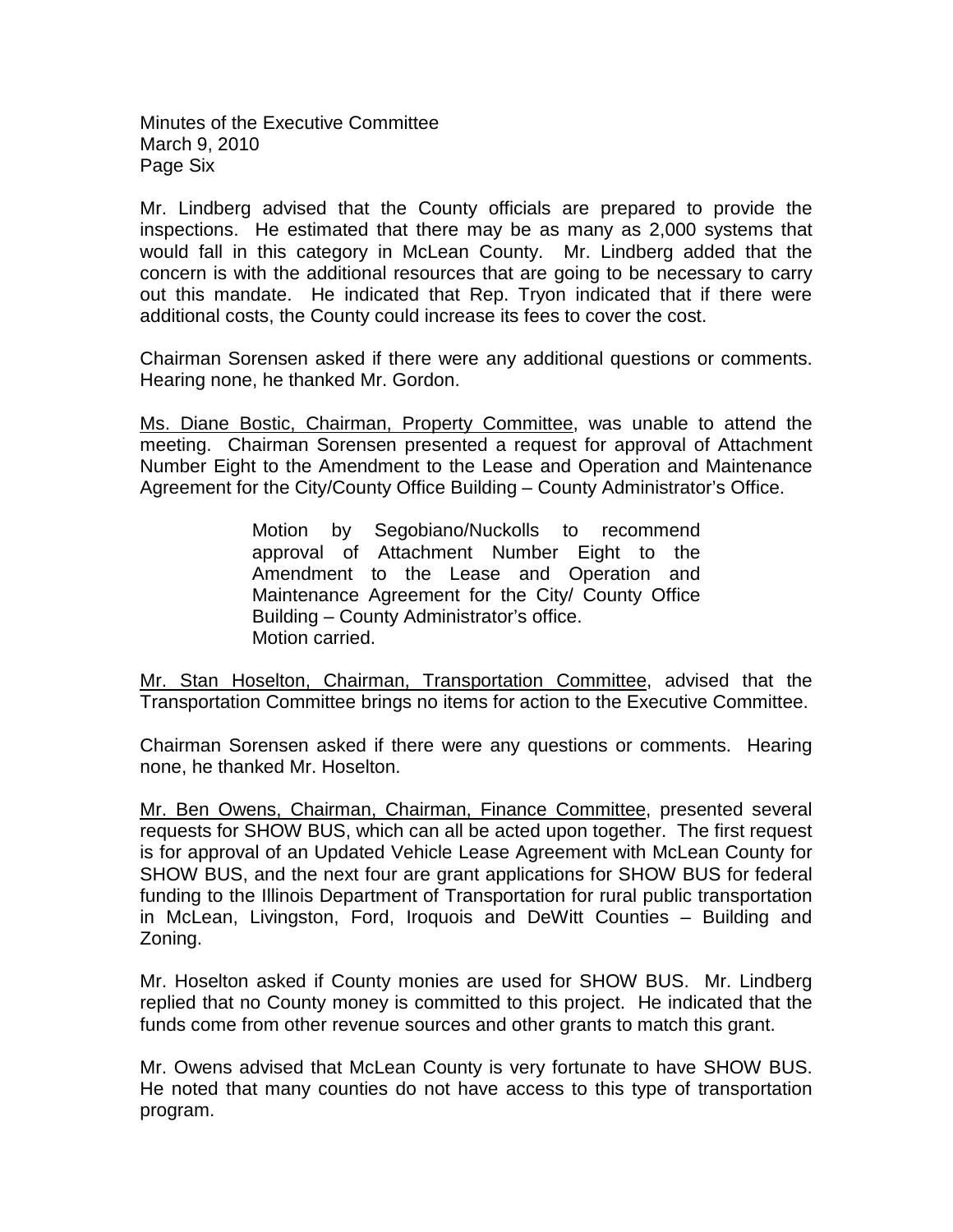Minutes of the Executive Committee March 9, 2010 Page Seven

Mr. Segobiano asked for clarification that County funds have never been involved with SHOW BUS. Chairman Sorensen responded that he is correct.

> Motion by Owens/Nuckolls to Recommend Approval of an Updated Vehicle Lease Agreement with McLean County for SHOW BUS; and to Recommend Approval to apply for four Grant Applications for SHOW BUS for Federal Funding to the Illinois Department of Transportation for Rural Public Transportation in McLean, Livingston, Ford, Iroquois and DeWitt Counties – Building and Zoning. Motion carried.

Mr. Owens presented a request for Approval of an Ordinance of the McLean County Board amending the 2010 Combined Annual Budget and Appropriation Ordinance – County Auditor.

> Motion by Owens/Gordon to Recommend Approval of an Ordinance of the McLean County Board Amending the 2010 Combined Annual Budget and Appropriation Ordinance – County Auditor. Motion carried.

Chairman Sorensen asked if there were any questions or comments. Hearing none, he thanked Mr. Owens.

Mr. Stan Hoselton, Acting Chairman, Justice Committee, presented a request for approval to apply for a \$250,000 Grant through the United States Department of Justice to begin a Mental Health Court – Court Services. He stated that there was some discussion at the Justice Committee meeting as to what happens when the grant money runs out. Mr. Hoselton indicated that Ms. McCormick assured the Committee that when the grant money runs out, the program is discontinued. Mr. Lindberg concurred that, typically, the program would end when the grants ended, but he acknowledged that the Mental Health Court may be so successful it could save the County enough funds to allow the program to continue without additional grant monies.

Mr. Segobiano expressed concern about where the funds will come from if the program continues without grant funding. Chairman Sorensen responded that if we are not serving participants in the justice system through Drug Court or a Mental Health Court, those individuals are sitting in the Jail which is very expensive. He acknowledged that at the end of the grant period, it will be necessary to make a decision on whether to go back to spending \$60 dollars a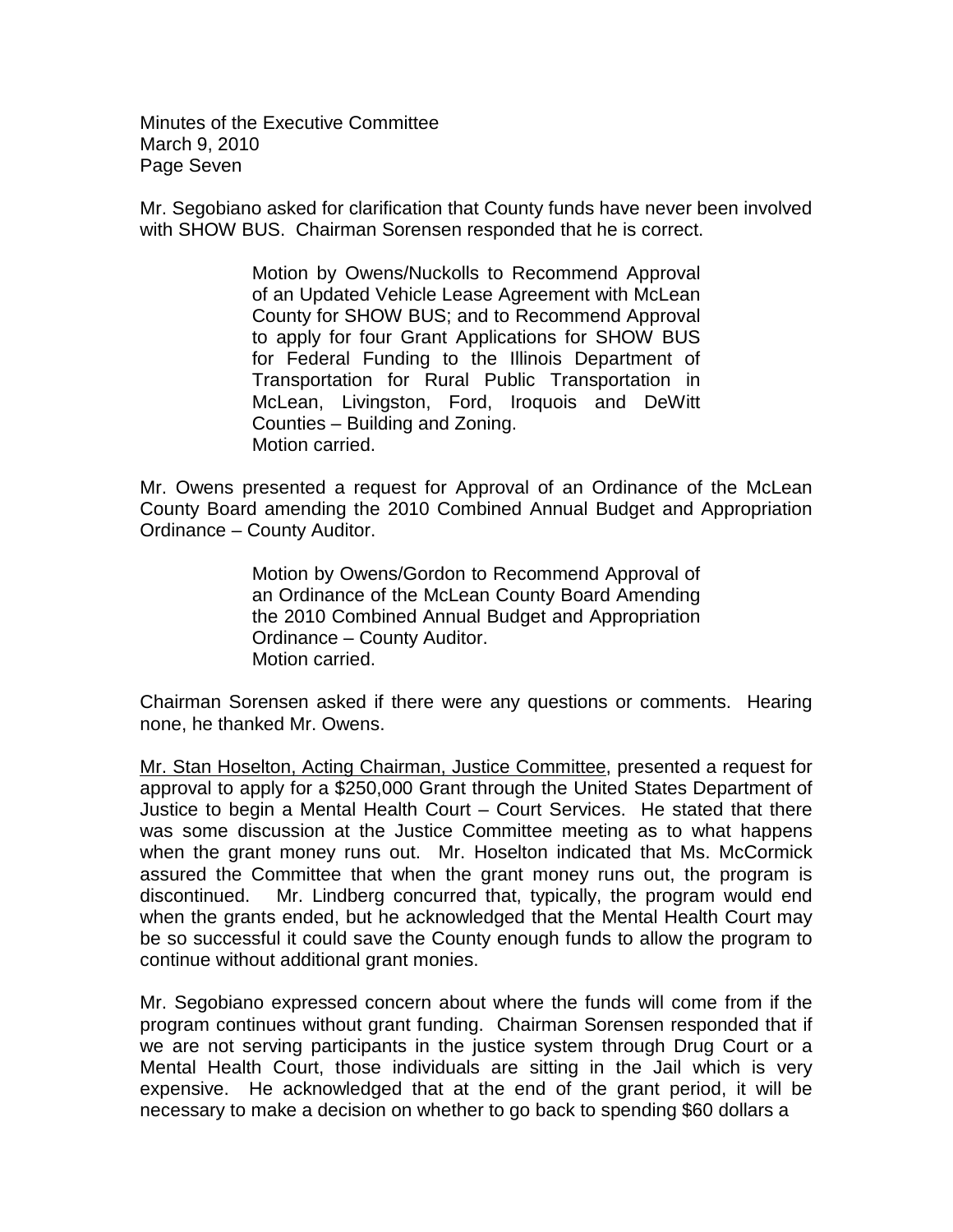Minutes of the Executive Committee March 9, 2010 Page Eight

day to keep these individuals in jail or spend the money on programs to keep them out of jail, which could be more cost effective.

> Motion by Hoselton/Owens to Recommend Approval to Apply for a \$250,000 Grant through the United States Department of Justice to begin a Mental Health Court – Court Services. Motion carried.

Chairman Sorensen asked if there were any additional questions or comments. Hearing none, he thanked Mr. Hoselton.

Mr. Segobiano referred to two different articles. One article reflects on the cash flow coming down to local governments, and the second article is about the City of Bloomington reducing their budget due to the lack of cash flow. He advised that the County Board should consider ways in which to reduce its budget without losing employees. Mr. Segobiano pointed out that the City of Bloomington cut EDC by \$16,000, the Bloomington-Normal Visitors Bureau by \$113,000 and DBA by \$39,000 for a total of \$168,000. He recommended that cuts in these areas be considered so that we can maintain a healthy growth in McLean County, retain employees, and provide services to the citizens of McLean County.

Chairman Sorensen presented the February 28, 2010 bills as recommended and transmitted by the County Auditor for payment. The Fund Total is \$269,575.91 and the Prepaid Total is the same.